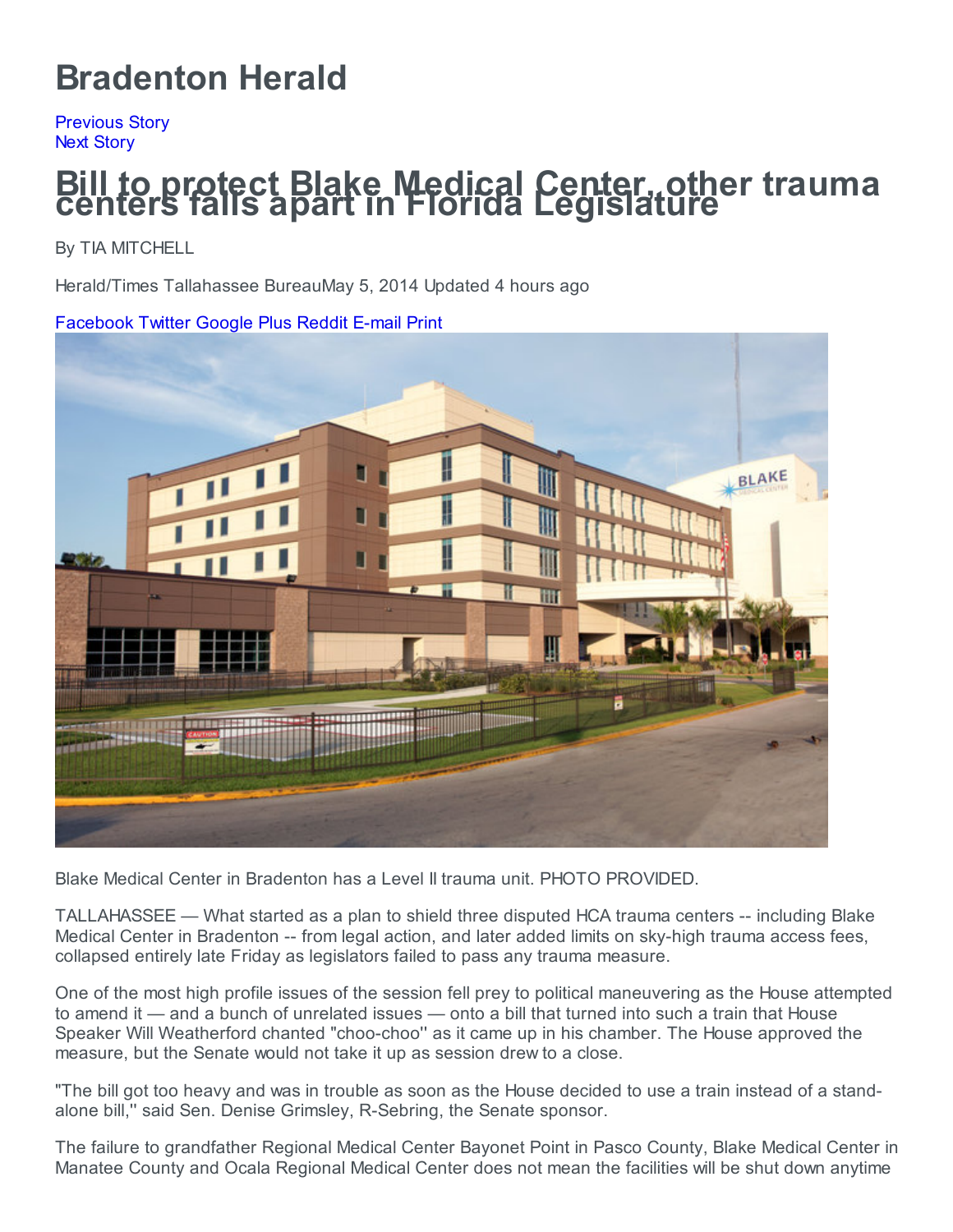soon. But it almost guarantees that legal challenges from long-standing trauma centers that contend HCA was improperly granted state permission to open will continue. Safety net hospitals including Tampa General Hospital, Bayfront Health St. Petersburg, St. Joseph's Hospital in Tampa and UF Health Jacksonville have been embroiled in litigation that could eventually force HCA to shutter the three centers.

The warring hospitals had come up with a compromise that could have ended many of the legal challenges if it had been adopted by the Senate after the House had agreed.

Tony Carvalho, president of the Safety Net Hospital Alliance of Florida, said no bill at all was preferable to the Senate version.

"We didn't like a lot of the options that were being considered, and compared to that we would rather have no trauma legislation," he said. "But we did agree to a trauma bill that put in an activation fee (limit), that grandfathered in three hospitals."

Lawmakers generally agreed on the basics: keeping the three centers open, creating a one-year \$15,000 cap on access fees and instituting a one-year moratorium on new trauma centers.

The fee limits were added after a Tampa Bay Times investigation revealed hospitals across the state were charging huge fees to trauma patients even for minor injuries, and HCA was leading the pack.

The for-profit hospital chain is a formidable presence in Tallahassee with 25 registered lobbyists to influence legislators this session. It has made \$1.3 million in campaign contributions, including \$100,000 to the governor's re-election campaign, since November 2012.

The Senate wanted to create a trauma advisory council to come up with new rules for approving future centers, but wouldn't guarantee that safety net hospitals would be represented. The Senate also wanted to restrict safety net hospitals from pursuing legal challenges in the future.

Those hospitals instead brokered a compromise agreement with HCA that would have tightened the grandfathering provision to cover only the three existing trauma centers and required the Ocala facility, which is operating under provisional approval, to meet state standards for verified status in a year.

"All of the things the House tried to address the Senate failed to take up," said Rep. Jason Brodeur, R-Sanford, who sponsored trauma language in the House.

Protecting the three HCA centers became just one component of several omnibus health care trains with new proposals tacked on at nearly every opportunity in recent days.

"Anything that's in a train, sometimes it helps, sometimes it hurts," Carvalho said.

The House took its trauma center bill, HB 7113, and tacked on requirements that doctors consult the state's prescription drug monitoring database, independence for highly trained nurses, limits on the Miami-Dade Health Trust and regulations for virtual doctor visits.

HB 7113 sunk under the weight of competing House and Senate proposals, only to be replaced by HB 7105 as the preferred trauma vehicle.

Brodeur filed an amendment to HB 7105 late Friday, creating hope in the final hours that a deal had been struck. The measure was approved by the House 108-9, but the Senate never concurred. "When we're getting down to the last couple of hours we're trying to do the best job we can with all of the outstanding issues," Brodeur said.

Safety net hospitals vehemently opposed part of Brodeur's amendment that allowed post-operation surgical centers to keep patients for up to 24 hours.

Current law requires those facilities to discharge patients the same business day. Hospitals believe that patients needing care beyond that are best served in their facilities.